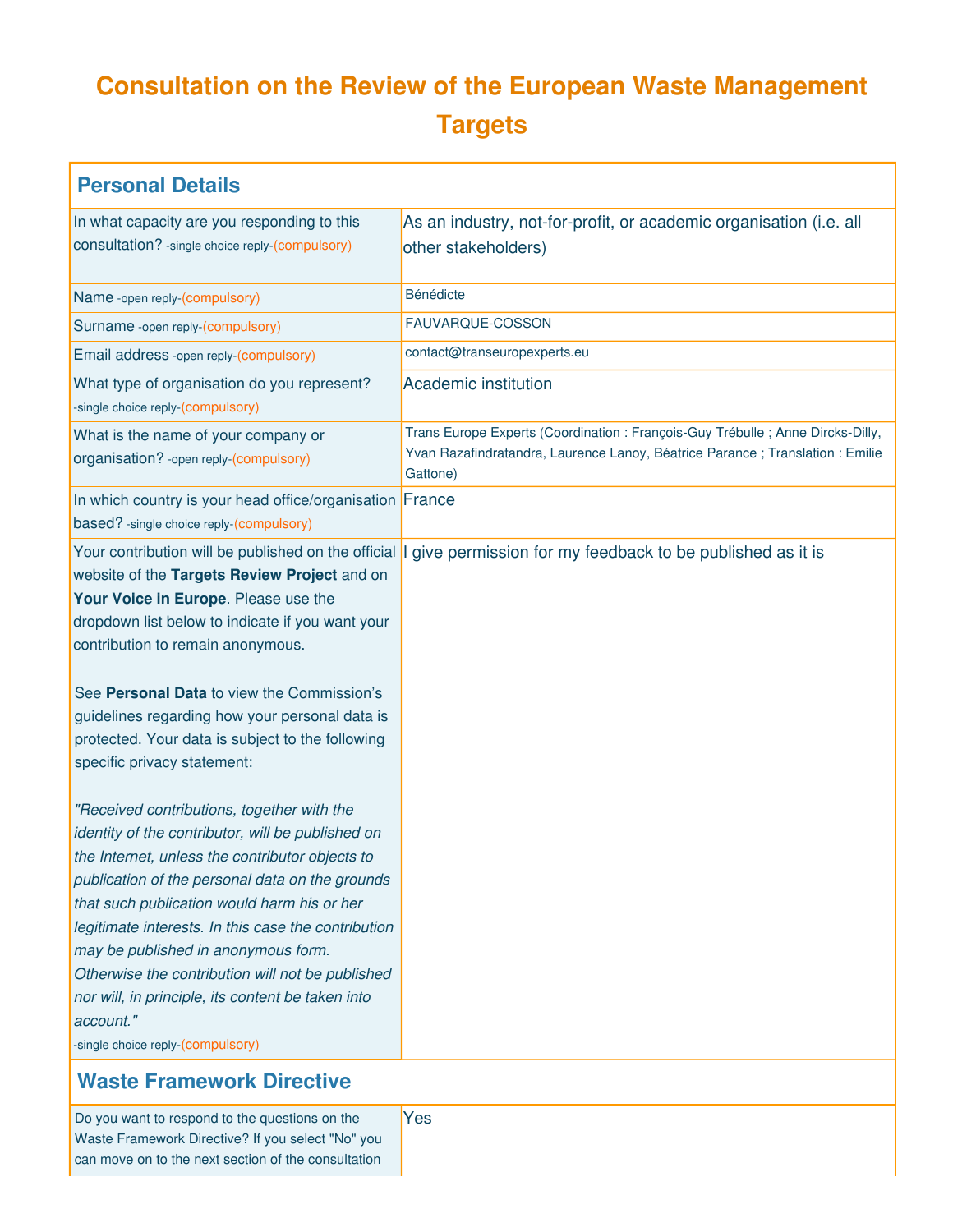which deals with the Landfill Directive. If you select "Yes" the questions relating to the Waste Framework Directive will open up below.

-single choice reply-(compulsory)

Are there any issues related to the targets in the Waste Framework Directive which you feel are important and should be added to those listed above? If so, please describe up to three additional issues in the text boxes below (please ensure that you only enter one clearly defined issue per box). Please note that these issues should be associated with the existing targets, not with other issues related to the general state of waste management.

### First issue: -open reply-(optional)

Respecting the principles of subsidiarity and proportionality and taking into account the local level We must agree on the targets of the waste policy, but we have to think of the extent of the leeway that States should be given so as to fulfil these targets, in application of the subsidiarity principle. It could be interesting to determine in what extent we have access to appraisal data permitting to rate the necessity of further specifications, when it appears that the current system has allowed some States to overstep the requirements of the European law. If this leeway appeared to be beneficial, the European approach of the formulation of these targets could be refocused through relevant measures of information allowing feedback and a comparison between the different options. It seems necessary to give a real freedom to Member States, regions and more globally local communities, so as to encourage them to test innovative systems, especially in the field of a circular economy. When possible, local approaches must be preferred, in a philosophy of empowerment. In that field, we must incite feedback and information transfer at the local, regional, national and European scale, so that everybody can benefit from successful experiences (bottom up approach). Respecter les principes de subsidiarité et de proportionnalité et prendre en compte l'échelon local S'il est indispensable de s'accorder sur les objectifs de la politique en matière de déchets, on peut se demander dans quelle mesure il ne convient pas de laisser aux Etats, en application du principe de subsidiarité, une réelle marge de manœuvre pour y parvenir. Il serait intéressant de déterminer dans quelle mesure on dispose d'éléments d'appréciation permettant de vérifier la nécessité de précisions supplémentaires alors qu'il semble que le dispositif préexistant a permis à certains Etats de dépasser les exigences du droit de l'Union Européenne. Si une réelle marge de manœuvre s'avérait bénéfique, il pourrait y avoir lieu de recentrer l'approche européenne sur la formulation de ces objectifs avec des mesures d'information adaptées permettant un retour d'expérience et une comparaison des différentes options. Il apparaît nécessaire de laisser aux Etats membres, aux régions et plus globalement aux collectivités locales, une réelle liberté pour les encourager à expérimenter des systèmes innovants, notamment en matière d'économie circulaire. A chaque fois qu'une approche locale est envisageable, elle doit être encouragée dans une approche d'empowerment. Dans ce domaine, il faut encourager le partage d'expérience et le transfert d'informations à l'échelon local, régional, national, et européen afin que les expériences réussies puissent profiter à tous (bottom up approach).

### Second issue: -open reply-(optional)

Take the European circularity policy seriously The revision of the Directive 2008/98/CE can be an opportunity to change the European approach in respect of waste and according to the Communication of the 26.01.2011 « A resource-efficient Europe ». The change of the relation to waste, the necessity to come to new schemes of consumption and to the optimization of the processes of production - in a dynamic which gives all its importance to recycling - could be materialised through a new tool. It wouldn't be dedicated, in its title, to waste, but to the "resource use cycle" or to "products life cycle". The Communication "A resource-efficient Europe" pointed out the necessity to create measures promoting "extraction, recycling, research, innovation and alternative solutions within the EU", and this approach through resources has been admitted by the Commission. V. IP/12/18 Event 13/01/2012 Janez Potočnik, member of the Commission, in charge of environment, declared "We must consider waste as a resource; burying this resource into the soil shows a serious lack of long- term vision. This report shows that the management and the recycling of waste can highly contribute to economic growth and job creation". An assumed change of paradigm will have to be made to go from a "waste approach" to a "circular economy approach", authentically and fully based on "a recycling society with the aim of reducing waste generation and using waste as a resource". The Commission underlined that waste do have a bad image. Moving to a « resources cycle » approach will enable to highlight the economic, social and environmental opportunities linked to it. The European action mustn't be focused on waste anymore, but on the dynamic imposed by the circular economy. In this dynamic, the « waste » status is, in a large majority of cases, nothing but a transition to another step. If the EU wants to "turn waste into a resource to be fed back into the economy as a raw material" and "give a much higher priority to re-use and recycling", it needs modifying its whole relation to the production and consumption, by incorporating these targets in the value chain. For many reasons, we can't consider waste as a resource if we keep on focusing on the "waste" status, which is nothing but an occasional and temporary situation. It's in that philosophy that the re-examination of the existing targets in matter of prevention, re-use, recycling, recovery and reduction of landfilling has been planned, so as to come to an economy grounded on re-use and recycling and an almost total abolition of residual waste. A minor modification isn't sufficient enough: a complete and consistent new setup of the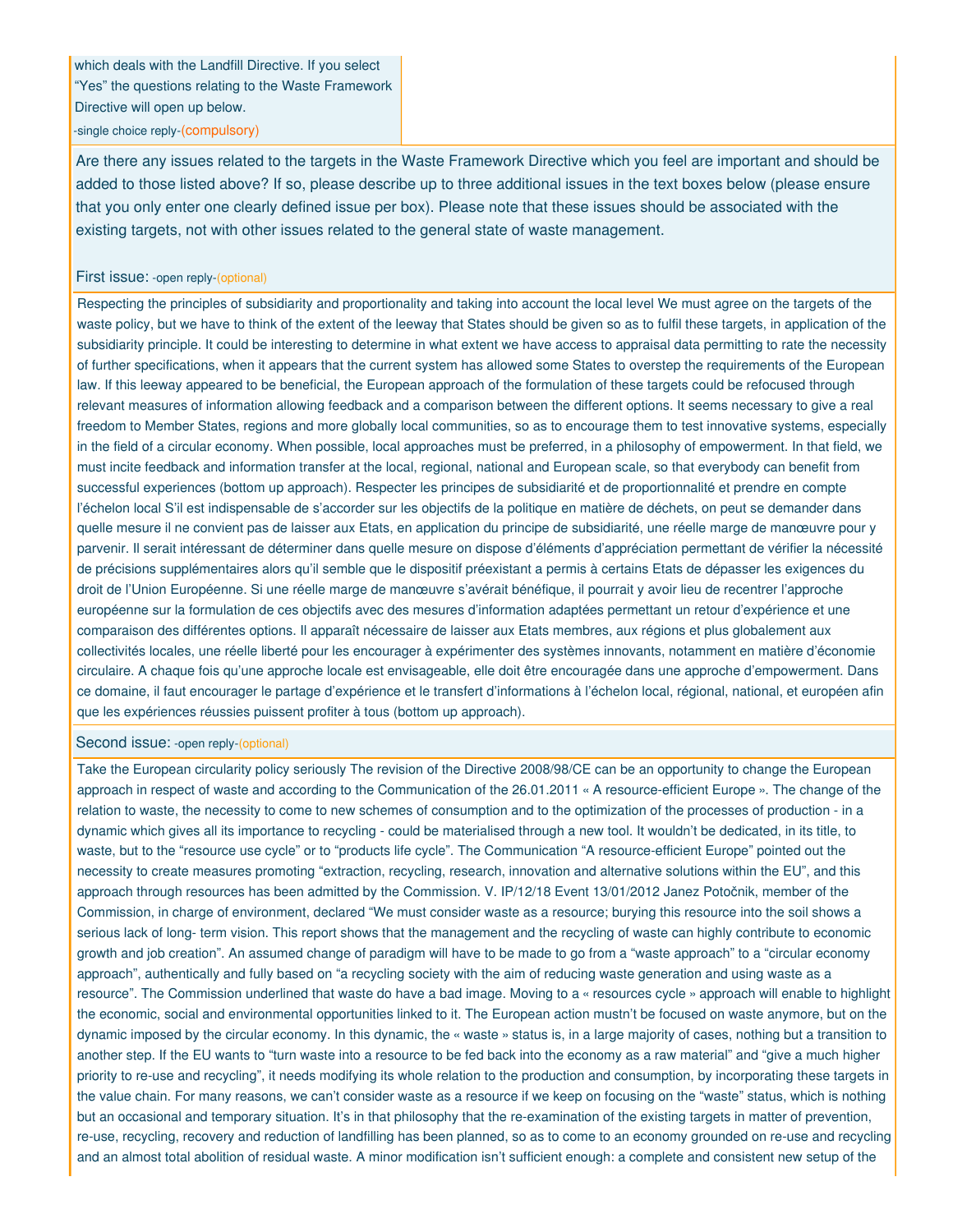European law relevant to this matter is needed. This approach, which is in a break with the traditional relation to waste, demands to focus the European law on the resources which can possibly originate from it and to stop thinking about re-use and recycling as subsidiary elements: they must become the norm. Indeed, the "waste" qualification tends to be nothing but occasional, since it will only apply to "non-resources" that must be eliminated. This priority granted to resources life cycle naturally leads to the necessity of collection and treatment measures respecting this philosophy. It would by the way be in perfect accordance with the principle of prevention and the curing of the potential wounds towards environment. Lastly, it can allow a fair application of the « polluter pays » principle, especially through the development of a post-consumption downstream market. Prendre au sérieux la politique européenne de circularité La révision de la Directive 2008/98/CE peut être l'occasion de reconfigurer l'approche européenne en matière de déchets dans l'esprit de la Communication du 26.01.2011 Une Europe efficace dans l'utilisation des ressources – initiative phare relevant de la stratégie Europe 2020 [COM(2011) 21]. La modification du rapport aux déchets, la nécessité de parvenir à de nouveaux schémas de consommation et à l'optimisation des processus de production dans une dynamique qui accorde au recyclage toute son importance pourrait être traduite par un nouvel instrument consacré dans son titre non pas aux déchets mais bien au « cycle d'utilisation des ressources » ou au « cycle de vie des produits ». La Communication « Une Europe efficace dans l'utilisation des ressources » a mis en évidence la nécessité de mesures favorisant « l'extraction, le recyclage, la recherche, l'innovation et les solutions de substitution au sein de l'UE » et cette approche par les ressources a été admise par la Commission. C'est donc par un changement de paradigme assumé qu'il faut passer pour passer d'une « approche déchets » à une « approche économie circulaire» authentiquement et intégralement fondée sur « une culture du recyclage, dans le but de réduire la production de déchets et d'employer ces derniers comme ressource ». La Commission a souligné que les déchets renvoient à des images négatives. Passer à une démarche « cycle des ressources » permet au contraire de mettre en évidence les opportunités économiques sociales et environnementales qui y sont associées. Le point focal de l'action européenne ne doit plus être le déchet en tant que tel mais la dynamique dans laquelle l'économie circulaire impose de se placer ; dynamique dans laquelle le stade déchet n'est qu'une étape transitoire dans la plupart des cas. Si l'Union européenne veut « Transformer les déchets en ressources » , « faire des déchets une ressource à réintégrer dans l'économie en tant que matière première » et « accorder une plus grande priorité à la réutilisation et au recyclage » , elle doit modifier en profondeur l'ensemble de son rapport à la production et à la consommation en intégrant ces objectifs dans l'ensemble de la chaîne de valeur. Il n'est pas possible – pour de multiples raisons – de considérer les déchets comme des ressources tout en restant focalisé sur l'état de déchet qui n'est qu'une situation contingente et provisoire . C'est dans cette dynamique que le réexamen des objectifs existants en matière de prévention, de réutilisation, de recyclage, de valorisation et de réduction de la mise en décharge pour arriver à une économie basée sur la réutilisation et le recyclage, avec la suppression quasi complète des déchets résiduels a été programmé. Ceci ne peut pas passer par une modification mineure mais suppose une reconfiguration radicale et cohérente du droit de l'Union applicable à ce domaine. L'approche suggérée, qui rompt avec le rapport traditionnel aux déchets suppose de décentrer le droit de l'Union de ceux-ci vers les ressources qu'ils recèlent et à cesser d'envisager le réemploi et le recyclage comme des éléments subsidiaires pour en faire la norme, la qualification de « déchet » ayant vocation à n'être plus que résiduelle et à s'appliquer uniquement aux « non-ressources » devant être éliminés. De la priorité accordée au cycle de vie des ressources découle naturellement la nécessité de collectes et mesures de traitement qui s'inscrivent dans cette dynamique. Elle serait – par ailleurs – parfaitement conforme au principe de prévention et à la correction – par priorité à la source – des incidences sur l'environnement pouvant être rencontrées. Enfin, elle est de nature à permettre, notamment par le développement d'un marché aval – post consommation – de permettre une juste application du principe pollueur payeur.

### Third issue: -open reply-(optional)

From environmental stake to competitiveness stake Joined with some specific tools like the extended producers liability, the reorientation of the relation to waste through a « resources cycle » approach can allow the development of new markets as well as change in a structural way the relation to raw materials. Besides, this evolution – from a frozen approach of waste to taking the cycle into account – may allow to emphasize the functionality economy and this way reorientate some industrial sectors towards more eco- friendly treatments and manufacturing methods. Besides, the « resources cycle » should precisely be concerned about the modalities of treament of old products, so as to make sure it respects the social and environmental requirements supported by the EU. De l'enjeu environnemental à l'enjeu de compétitivité Réorienter le rapport aux déchets par une approche du « cycle des ressources » peut permettre, en association avec certains instruments tels que la responsabilité élargie des producteurs, de développer de nouveaux marchés et de modifier structurellement le rapport aux matières premières. Le mouvement qui passe d'une approche figée des déchets à une appréhension du cycle, pourra par ailleurs permettre de valoriser l'économie de la fonctionnalité et réorienter, ce faisant, certains secteurs industriels, vers des modes de fabrication et traitement plus respectueux de l'environnement. Le « cycle des ressources » devrait, par ailleurs, s'intéresser précisément aux modalités de traitement des anciens produits pour s'assurer qu'il est réalisé dans le respect des exigences sociales et environnementales portées par l'Union Européenne.

### **Suggestions for Revision**

1. Establish a single target and calculation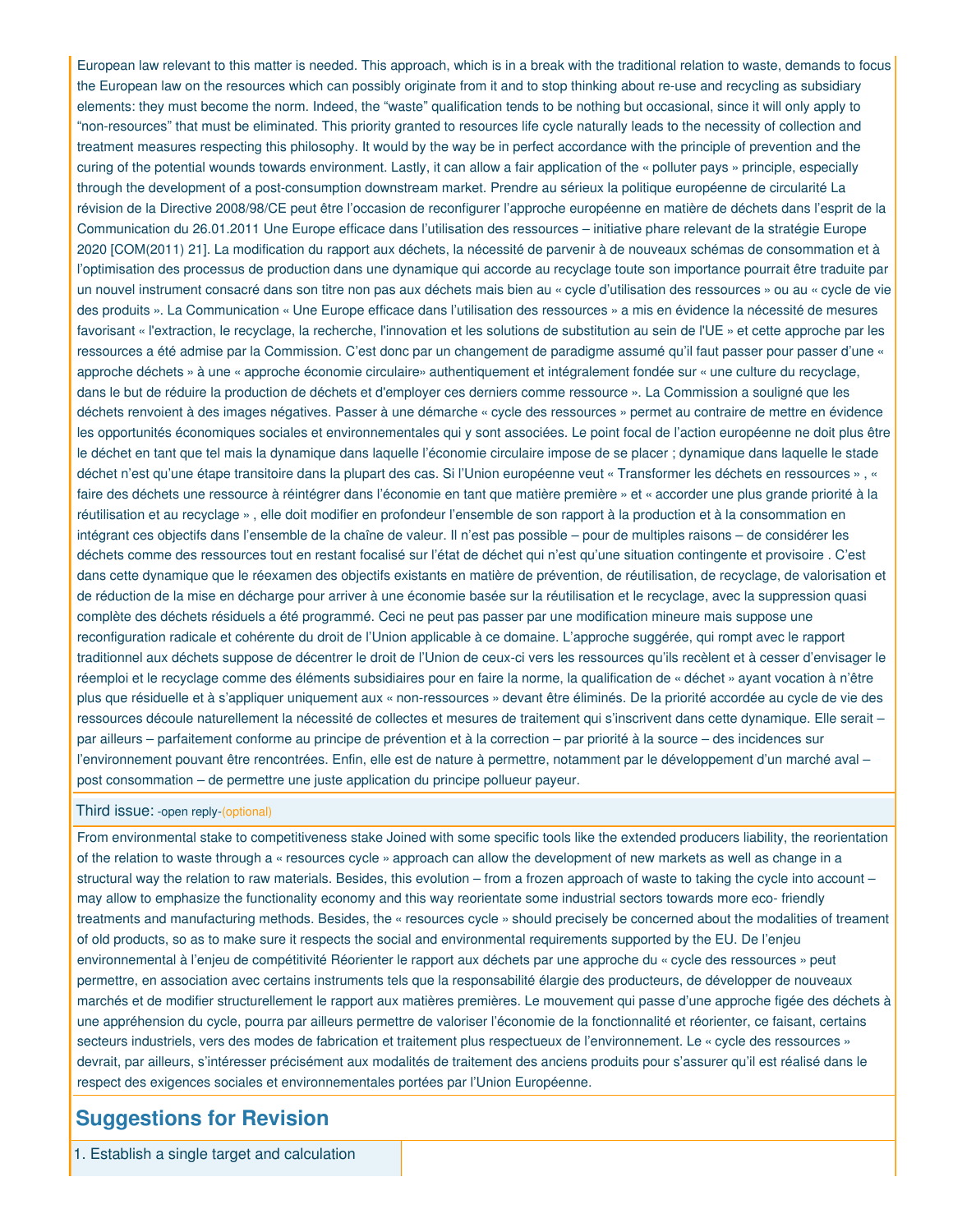| method based only on the quantity of municipal<br>waste collected. This would require that a<br>consistent definition of municipal waste is used<br>in all Member States. - single choice reply-(optional)                                                 |  |
|------------------------------------------------------------------------------------------------------------------------------------------------------------------------------------------------------------------------------------------------------------|--|
| 2. Extend the existing targets to include other<br>specific waste streams beyond paper, metal,<br>plastic and glass (for example, wood, food<br>waste, textiles, and other materials in municipal<br>waste). - single choice reply-(optional)              |  |
| 3. Establish a single target and calculation<br>method based only on the quantity of household<br>waste collected. This would require that a<br>consistent definition of household waste is used<br>in all Member States. - single choice reply-(optional) |  |
| 4. Adjust the targets so that biowaste is also<br>included -single choice reply-(optional)                                                                                                                                                                 |  |
| 5. Set targets which reflect environmental<br>weightings for materials (for example, through<br>reference to greenhouse gas savings achieved<br>through recycling). - single choice reply-(optional)                                                       |  |
| 6. Improve monitoring and validation of the<br>reports submitted by Member States so that the<br>consistency and reliability of data can be<br>validated. - single choice reply-(optional)                                                                 |  |
| 7. Introduce requirements on businesses to sort<br>a range of waste materials for recycling and<br>composting / anaerobic digestion. - single choice<br>reply-(optional)                                                                                   |  |
| 8. The 70% recycling target should not include<br>backfilling. - single choice reply-(optional)                                                                                                                                                            |  |
| 9. Provide clear definitions of recycling and<br>material recovery, and how these should be<br>calculated for the C&D waste stream. -single<br>choice reply-(optional)                                                                                     |  |
| 10. Mandate sorting of wastes at C&D sites with<br>a special attention to hazardous waste. - single<br>choice reply-(optional)                                                                                                                             |  |
| 11. Require facilities which sort 'mixed' C&D<br>wastes to achieve a high level of recycling of<br>the input materials. - single choice reply-(optional)                                                                                                   |  |

First solution:

-open reply-(optional)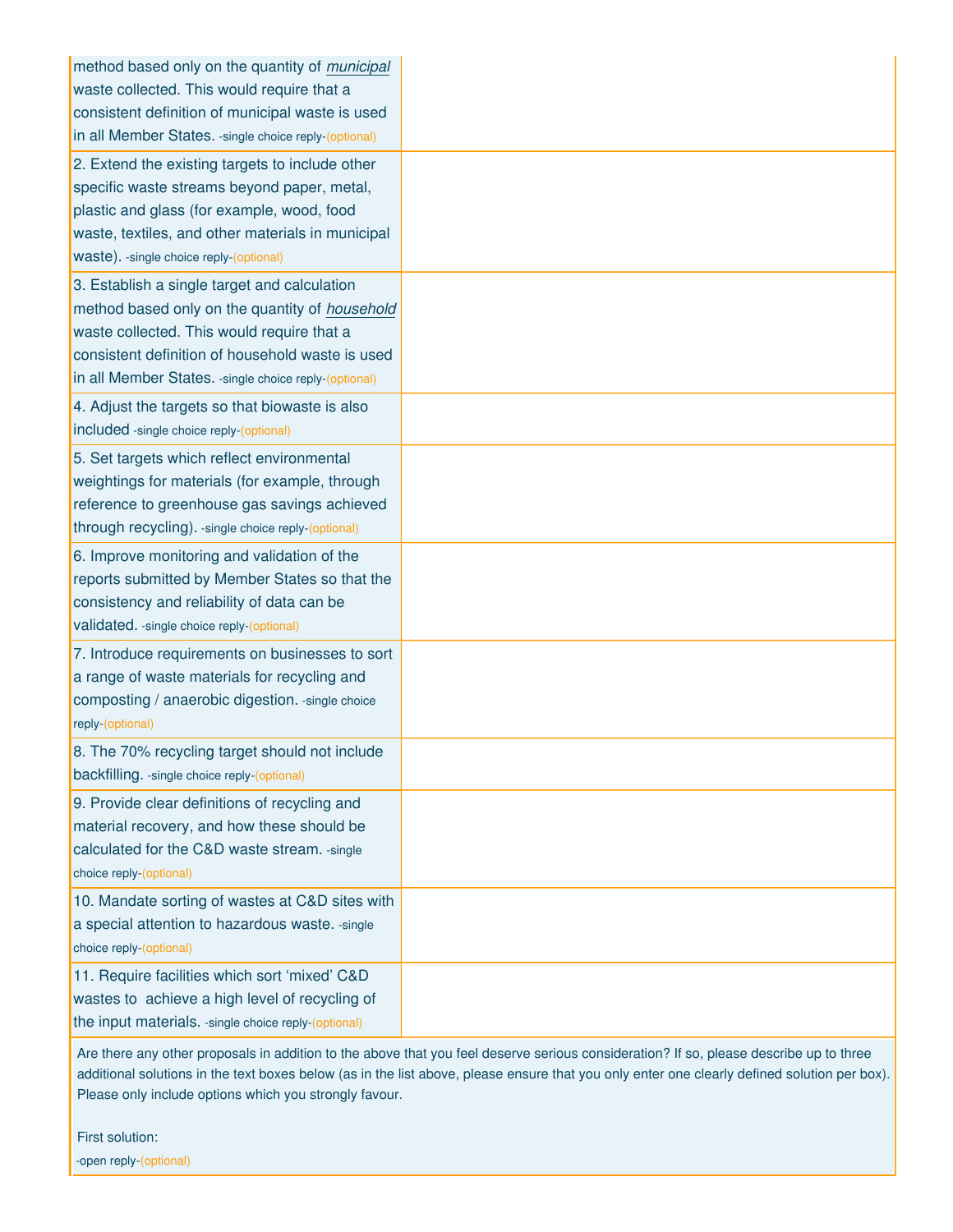The proposed rating methodology doesn't allow a good reflection of the analysis of the legal impact of the different options presented. It creates a risk of misunderstanding of the solutions. La méthode de notation proposée ne fait pas justice à l'analyse de la portée juridique des différentes options présentées et induit un risque de biais dans l'appréciation des différentes solutions évoquées.

### Second solution: -open reply-(optional)

A reversion of the current approach is needed, in favour of the following new general principle : a product or a substance, whatever their nature, which can't be used according to their original purposes anymore, must be re-used or recycled each time it's possible, and if the economic cost isn't unreasonable. Moreover, no landfilling should occur before it's been justified that no other solution in conformance with this aim can be implemented. Renverser complètement l'approche pour poser le principe général selon lequel un produit ou une substance, quelle que soit sa nature, qui ne présente plus l'utilité en vue de laquelle il a été produit doit faire l'objet d'un réemploi ou d'un recyclage à chaque fois que celui-ci est possible et n'apparaît pas comme entrainant un coût économique déraisonnable. Et imposer avant toute mise en décharge, une justification de l'impossibilité de mettre en œuvre une autre solution correspondant à cet objectif.

### Third solution: -open reply-(optional)

A clear dissociation between landfills – in the strict sense of the term – and waste collection and sorting points and is needed. Only waste that can't be analysed as potential resources, according to the available techniques and for an economically acceptable cost, could be landfilled. A thought concerning the reversibility and the protection of the future re-use of waste currently considered as "non- resources" shall also be led. This would be materialised especially by a categorisation of the landfills and a clear and perennial knowledge of their content. The environmental conditions the products or substances must abide to so as to be re-used or recycled must be set. These products and substances must be excluded from the « waste category » and considered as recycled materials and substances or secondary raw materials. The moving out of the waste status must be encouraged and we must endeavour to avoid any undesired effect which could lead, on the ground of legal uncertainty, to put recycled products or substances at a disadvantage. In this new philosophy, the waste status mustn't be the principal status, but only a transitory and temporary qualification, given that a majority of the products and substances are enabled to be re-used or recycled. A new principle must be laid down: the price of the raw materials is to include an amount destined for compensating the extra cost caused by the production of secondary raw materials. Clairement dissocier les décharges (au sens strict) des centres de collecte et de tri des déchets. En précisant que ne peuvent être admis en décharge que des déchets ne pouvant en aucun cas être analysés comme des ressources potentielles en l'état des techniques disponibles et à un coût économiquement acceptable. Une réflexion sur la réversibilité et la préservation de la réutilisation future des déchets considérés actuellement comme des « non ressources » pourrait également être entreprise. Elle passerait notamment par une catégorisation des décharges et par une claire et pérenne connaissance de leur contenu. Poser les conditions environnementales auxquelles des produits ou substances préparés en vue de leur remploi ou recyclés doivent satisfaire et exclure purement et simplement ces produits ou substances de la catégorie de déchets au profit de celle de matériaux et substances recyclés ou « matières premières secondaires ». Il s'agit d'encourager la sortie du statut de déchet et faire en sorte qu'il n'y ait pas d'effet pervers conduisant, en raison de l'insécurité juridique, à défavoriser les produits ou substances recyclés. Dans la perspective renouvelée le statut de déchet ne doit plus être envisagé comme le statut principal mais uniquement comme une qualification transitoire et résiduelle, l'essentiel des produits ou substances ayant vocation à être réemployé ou recyclé. Poser le principe selon lequel le prix des matières premières primaires doit comporter une fraction destinée à compenser le surcoût lié à la production de matières premières secondaires.

### **Landfill Directive**

| Do you want to respond to the questions on the          | Yes |
|---------------------------------------------------------|-----|
| Landfill Directive? If you select "No" you can move on  |     |
| to the next section of the consultation which deals     |     |
| with the Packaging and Packaging Waste Directive. If    |     |
| you select "Yes" the questions relating to the Landfill |     |
| Directive will open up below.                           |     |
| -single choice reply-(compulsory)                       |     |

## **Key Issues**

Are there any issues related to the targets in the Landfill Directive which you feel are important and should be added to those listed above? If so, please describe up to three additional issues in the text boxes below (please ensure that you only enter one clearly defined issue per box). Please note that these issues should be associated with the existing targets,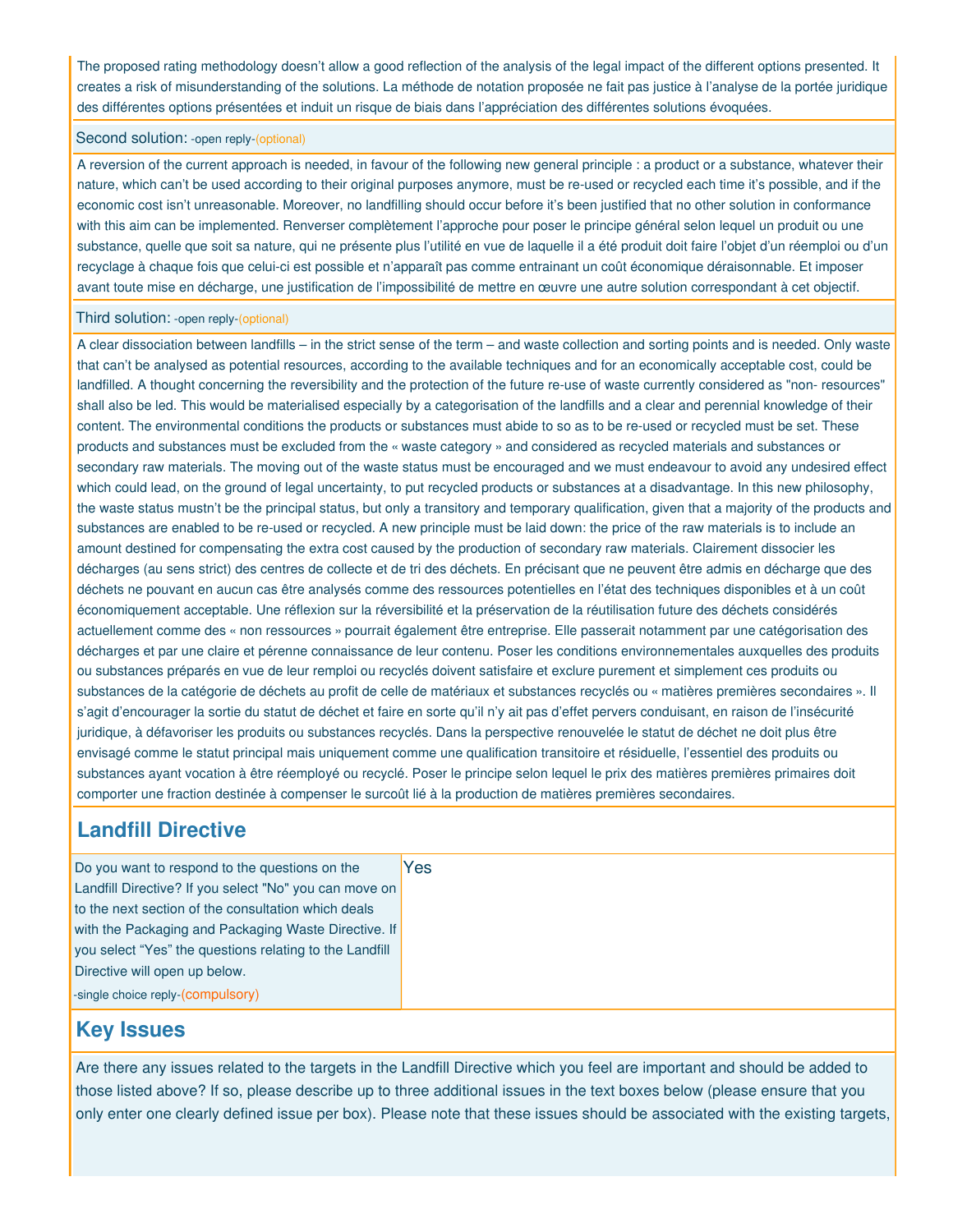#### First issue: -open reply-(optional)

It now seems desirable that the targets set out by the EU concerning landfilling be determined irrespectively of the 1995 figures, so that they can be consistent with the targets in absolute terms that it adopted. The following principle could be laid down: no waste likely to be re-used or recycled in reasonable economic conditions must be landfilled. It must be subjected to a process allowing the development of its capacities as a resource. By referring to municipal waste, the targets set out by Article 5.2 of the Landfill Directive only refer to the origin of the waste, and not to the treatment modalities in landfills. The targets could potentially be used for example to reinforce the obligation to sort waste and to enforce the regulation on landfills, by setting targets to the State Members as regards the quality of the treatment, the monitoring and rehabilitation of landfills, or the important aspect of proximity between the place of waste production and the landfill. Il apparaît désormais souhaitable que les objectifs de l'Union relatifs à la mise en décharge soient fixés indépendamment de la référence aux chiffres de 1995 mais correspondent aux objectifs qu'elle se donne en valeur absolue. Le principe pourrait être posé qu'aucun déchet susceptible de réemploi ou de recyclage à des conditions économiquement rationnelles ne doit être mis en décharge mais doit faire l'objet d'un processus permettant d'en développer le potentiel en tant que ressource. En se référant aux déchets municipaux, les objectifs posés par l'article 5.2 de la directive décharge ne se rapportent qu'à l'origine de ces déchets, à l'exclusion des modalités de leur traitement dans les décharges. Les objectifs pourraient par exemple être utilisés pour renforcer l'obligation de trier les déchets ainsi que pour mettre en application la réglementation relative aux décharges, en imposant aux Etats-membres des objectifs en matière de qualité du traitement, de contrôle et de réhabilitation des décharges ou encore concernant l'important aspect de la proximité entre le lieu de production des déchets et la décharge.

### Second issue: -open reply-(optional)

The Landfill Directive only deals with municipal waste, considered basically as household waste or similar waste. This definition may not be specific enough, especially considering the major distinction that is now made in European law between dangerous waste and non-dangerous waste. These definition gaps should be reduced since an uncertainty zone in the definition can, in a context of Member States having substantially different interpretations already, result in disposing in landfills waste that should be treated by other means. La directive déchets ne prend en compte que les déchets municipaux, globalement définis comme des déchets ménagers et déchets assimilés. Cette définition n'est probablement pas assez précise, notamment au regard de la distinction majeure qui est maintenant faite en droit européen entre les déchets dangereux et les déchets non-dangereux. Ces lacunes dans la définition devraient être comblées car une zone d'incertitude dans une définition peut, dans un contexte dans lequel les Etats-membres retiennent déjà des interprétations substantiellement différentes, conduire à mettre en décharge des déchets qui devraient être traités par d'autres procédés.

#### Third issue: -open reply-(optional)

The targets set out by the Landfill Directive only aim at a reduction in weight of the total waste put in landfills. In order to move towards a more circular economy, other elements could be considered. The targets as concerns the waste put in landfill could be structured and clearly put in relation with an appreciation and perhaps a monitoring of the European waste streams in order to provide a cleaner orientation of those streams for State Members to follow. Also, the targets which are set out strictly for each Member State do not seem to take into account the potentiality of waste transfers between Member States. A better knowledge of the waste streams between Member States could also be taken into account to adjust national targets if needed. Finally, the Landfill Directive could also contain orientations as concerns the waste production in households, as the behavior of household waste producers is regarded as one very important aspect of the evolution that should reach a decrease in waste production and disposal. To that extent, aiming at reducing the amount of waste sent to landfills and in accordance with the "polluter-pays" principle, the Landfill Directive could in particular orientate State Members towards practices such as "on-board waste weighing" which allow households to pay waste-related fees proportional to the amount of waste they actually produce. This type of practice should be promoted as a way to induce virtuous practices of waste producers. Les objectifs fixés par la directive déchets ne visent qu'à la réduction du poids total des déchets mis en décharge. Dans l'optique d'une transition vers une économie plus circulaire, d'autres éléments devraient être pris en considération. Les objectifs relatifs aux déchets mis en décharge pourraient être structurés et clairement mis en relation avec une évaluation, voire un contrôle, des flux de déchets en Europe, afin d'indiquer aux Etats membres les mesures à même d'en permettre une gestion plus propre. De plus, les objectifs qui sont fixés strictement pour chaque Etat-membre ne semblent pas prendre en compte les potentiels transferts de déchets entre Etats-membres. Une meilleure connaissance des flux de déchets entre Etats-membres pourrait également être prise en considération afin, si besoin, d'ajuster les objectifs nationaux, Enfin, la directive déchets pourrait également contenir des orientations concernant la production de déchets par les ménages, étant donné que le comportement des producteurs de déchets ménagers est considéré comme un aspect important de l'évolution vers une baisse de la production et de l'élimination des déchets. Dans cette mesure, en visant à la réduction du niveau de déchets mis en décharge et conformément au principe pollueur-payeur, la directive déchets pourrait en particulier orienter les Etats-membres vers des pratiques telles que la pesée des déchets, qui permet de mettre à la charge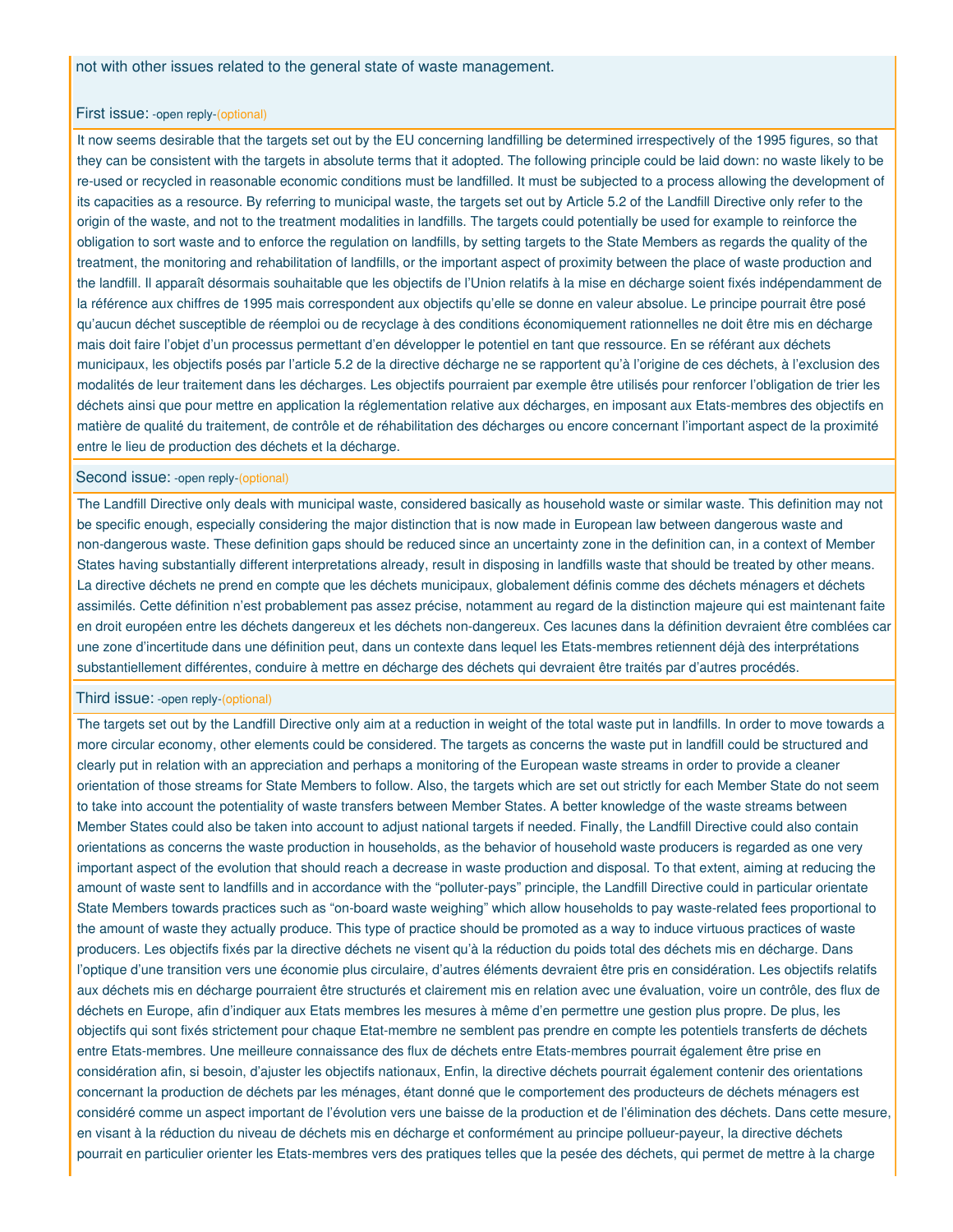des ménages le paiement d'une taxe proportionnelle à la quantité de déchets qu'ils produisent. Ce type de pratiques devrait être encouragée afin d'inspirer aux producteurs de déchets des pratiques plus vertueuses.

| <b>Suggestions for Revision</b>                                                                                                                                                                                                                                                          |                                                                 |
|------------------------------------------------------------------------------------------------------------------------------------------------------------------------------------------------------------------------------------------------------------------------------------------|-----------------------------------------------------------------|
| 1. Revise the targets so that they are set in such $1 =$ poor idea, not worth consideration<br>a way that they do not penalise countries whose<br>economies are growing faster after starting from<br>a lower base. - single choice reply-(optional)                                     |                                                                 |
| 2. Establish a legal obligation for reporting on<br>'municipal waste' and enforcing the use of a<br>single definition of the term by all Member<br>States. - single choice reply-(optional)                                                                                              | $3$ = moderately good idea, may be worth further consideration  |
| 3. Standardise the approach to performance<br>measurement and progress reporting. - single<br>choice reply-(optional)                                                                                                                                                                    | $5$ = very good idea, definitely deserves further consideration |
| 4. In Member States where no data exists for<br>1995, a more recent baseline year should be set<br>with targets adjusted accordingly. - single choice<br>reply-(optional)                                                                                                                | $1 = poor idea$ , not worth consideration                       |
| 5. Clarify when treated waste should be<br>considered 'no longer biodegradable' from the<br>perspective of the Landfill Directive. - single choice<br>reply-(optional)                                                                                                                   | $5$ = very good idea, definitely deserves further consideration |
| 6. Further tighten existing targets (e.g. move<br>progressively towards zero biodegradable<br>municipal waste sent to landfill). -single choice reply-<br>(optional)                                                                                                                     | 4                                                               |
| 7. Progressively include all biodegradable<br>wastes (not just biodegradable wastes of<br>municipal origin) within targets similar to the<br>existing ones. - single choice reply-(optional)                                                                                             | $5$ = very good idea, definitely deserves further consideration |
| 8. Introduce targets for the progressive<br>reduction in the quantity of residual waste<br>irrespective of how it is subsequently managed<br>(whether it is sent to incineration, MBT or<br>landfill, or any other residual waste<br>management method). -single choice reply-(optional) | $5$ = very good idea, definitely deserves further consideration |
| 9. Define 'pre-treatment' in an unambiguous<br>manner so that the ban on landfilling waste that<br>is not pre-treated is applied equally across all<br>countries. - single choice reply-(optional)                                                                                       | $5$ = very good idea, definitely deserves further consideration |

Are there any issues related to the targets in the Landfill Directive which you feel are important and should be added to those listed above? If so, please describe up to three additional issues in the text boxes below (please ensure that you only enter one clearly defined issue per box). Please note that these issues should be associated with the existing targets, not with other issues related to the general state of waste management.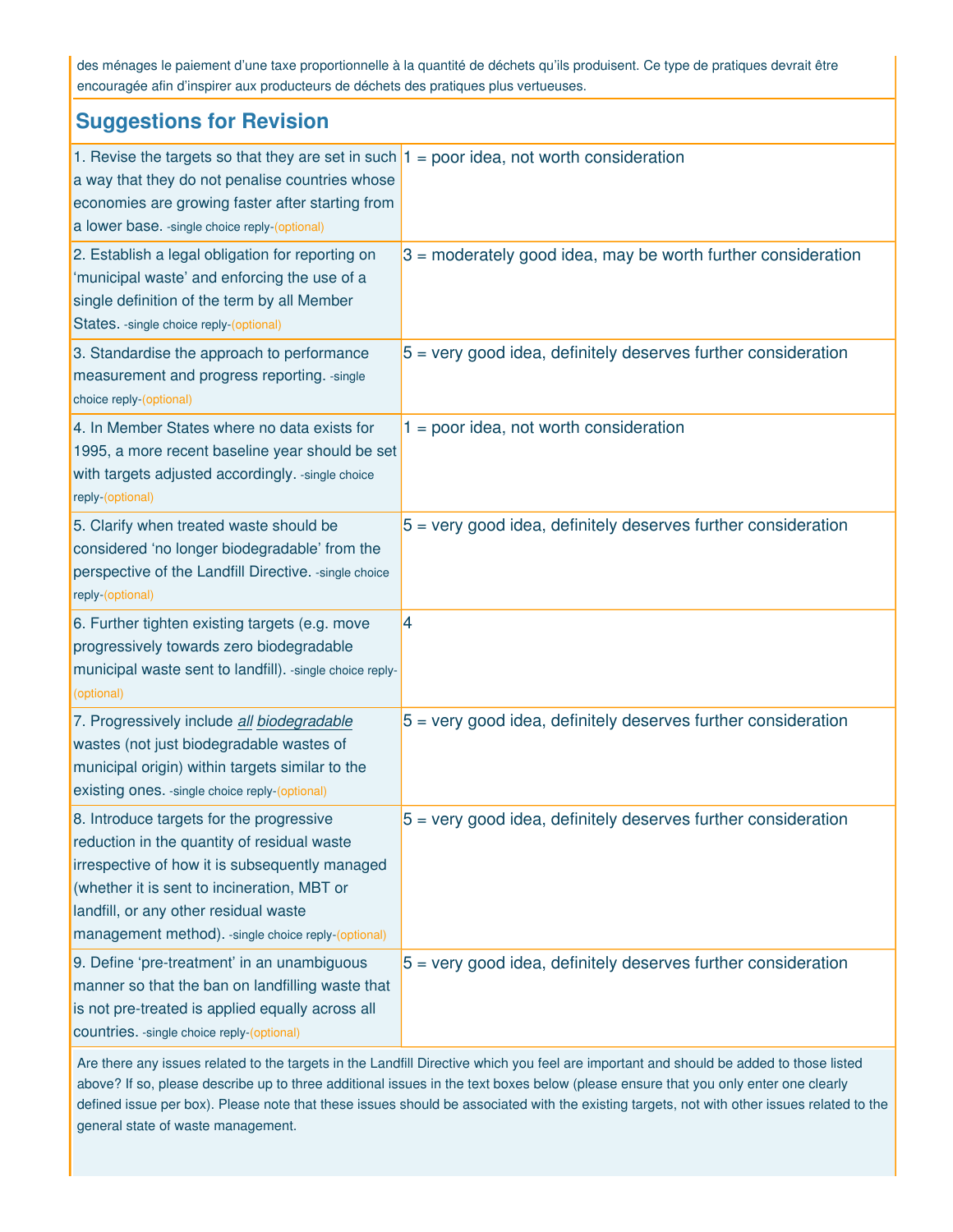### First solution:

### -open reply-(optional)

La réponse aux questions 1 et 4 est liée au sentiment qu'il ne faut pas réduire l'ambition de la directive et qu'un décrochage d'avec les seuils de 1995 est souhaitable : seul doivent compter les objectifs fixés aujourd'hui. Une solution de rééquilibrage peut toutefois être nécessaire mais la bonne réponse peut résider dans une aide financière octroyée aux Etats défavorisés. The answers to questions 1 and 4 are linked to the opinion that the ambition of the directive mustn't be minimised and that a break with the 1995 thresholds is desirable: only the targets fixed today must matter. A balancing measure may be necessary, and granting a financial support to destitute States can be a good solution.

### Second solution: -open reply-(optional)

Should the municipal waste category be perpetuated, it indeed needs a unitary definition. However, the question of the perpetuation of this category arises and it seems desirable to promote an approach focused on the producers, households, companies, communities… or on the danger this kind of waste can represent for the environment, putting aside the circumstance that they are collected by communities or by any other mean of collection set up by the authorities. A propos de la catégorie des déchets municipaux, si elle devait être pérennisée, il conviendrait qu'elle soit effectivement définie de manière unitaire. Cependant on peut douter de la pertinence du maintien de la catégorie des déchets municipaux et il semble souhaitable de privilégier une approche focalisée sur les producteurs, ménages, entreprises, collectivités…, ou sur leur dangerosité environnementale sans s'arrêter sur la circonstance contingente du fait que les déchets sont collectés par les collectivités ou selon tout autre processus de collecte mis en place par les autorités publiques.

Third solution: -open reply-(optional)

# **Packaging and Packaging Waste Directive**

Do you want to respond to the questions on the Packaging and Packaging Waste Directive? If you select "No" you can move on to the next section of the consultation which deals with the Roadmap to a Resource Efficient Europe. If you select "Yes" the questions relating to the Packaging and Packaging Waste Directive will open up below. -single choice reply-(compulsory) **Yes** 

### Key Issues

Are there any issues related to the existing targets which you feel are important and should be added to those listed above? If so, please describe up to three additional issues in the text boxes below (please ensure that you only enter one clearly defined issue per box). Please note that these issues should be associated with the existing targets, not with other issues related to the general state of, for example, markets for recycled packaging waste.

#### First issue: -open reply-(optional)

The very first priority must be, every time it's possible, promoting the re-use of packaging waste and, if necessary, set up new targets in matter of recycling so as to make sure that this priority given to re- use is completely taken in consideration. Il doit être absolument prioritaire de favoriser – à chaque fois que possible – la réutilisation des emballages et, si nécessaire, redéfinir les objectifs de recyclage pour s'assurer que cette priorité à la réutilisation est pleinement prise en compte.

### Second issue: -open reply-(optional)

The financing of the packaging waste treatment costs must absolutely be clarified, and this matter must be put in perspective with the extended producers liability. This liability could be reinforced not only for the costs but also for the realisation of the recycling. Il faut absolument clarifier le financement de l'intégralité des coûts de traitement des déchets d'emballage et ancrer cette question dans la dynamique de la responsabilité élargie des producteurs. Celle-ci devrait peut-être être encore renforcée et clarifiée, non seulement pour ce qui est des coûts mais encore pour ce qui a trait à la réalisation du recyclage.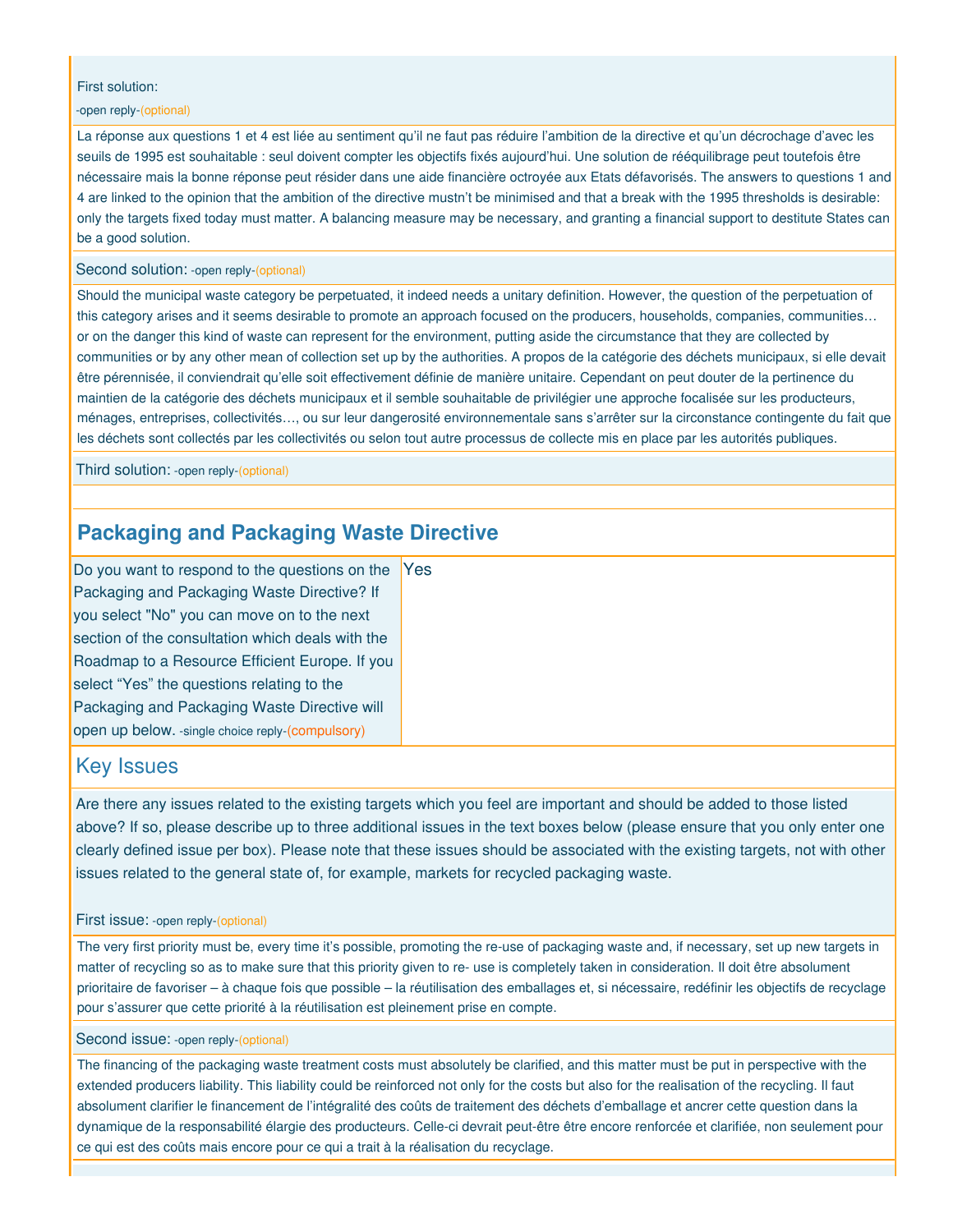Third issue: -open reply-(optional)

One must not forget that in some domains like lux, perfumes… the elements used as packages also are products wanted for their own features and constitute a secondary market distinct from the one of the packaged product. This type of goods should be subjected to a specific treatment. Il faut probablement identifier le fait que dans certains secteurs d'activité, luxe, parfums etc. des éléments qui assurent une fonction d'emballage sont par eux-mêmes des produits recherchés pour leurs caractères propres et faisant l'objet d'un marché secondaire distinct de celui du produit emballé; Ces biens devraient faire l'objet d'un traitement spécifique.

# **Suggestions for Revision**

| 1. The methodology for calculating recycling rates<br>should be standardised so that data (and hence<br>performance levels) are comparable across Member<br>States.<br>-single choice reply-(optional)                                                                                                                 | $3$ = moderately good idea, may be worth further consideration                                                         |
|------------------------------------------------------------------------------------------------------------------------------------------------------------------------------------------------------------------------------------------------------------------------------------------------------------------------|------------------------------------------------------------------------------------------------------------------------|
| 2. Remove from the Packaging Directive the target<br>for packaging waste from municipal sources and<br>include it into the Waste Framework Directive to<br>ensure full consistency with the existing target on<br>municipal waste recycling.<br>-single choice reply-(optional)                                        | $5$ = very good idea, definitely deserves further consideration                                                        |
| 3. Bring the recycling targets for different materials<br>closer together to ensure a more level playing field.<br>-single choice reply-(optional)                                                                                                                                                                     | $1 =$ poor idea, not worth consideration                                                                               |
| 4. Incorporate "weightings" for materials<br>recycled based on environmental benefits<br>derived from recycling the material. - single choice<br>reply-(optional)                                                                                                                                                      | 4                                                                                                                      |
| 5. The targets for some packaging materials<br>could be subdivided into subcategories; for<br>example, metals could be divided into<br>non-ferrous and ferrous metals. The same could<br>apply for plastic; for example, separate targets<br>could be set for PET, LDPE, and HDPE. - single<br>choice reply-(optional) | $3$ = moderately good idea, may be worth further consideration                                                         |
| 6. Set specific targets for recycling of packaging<br>waste from households to encourage further<br>recycling of household packaging. - single choice<br>reply-(optional)                                                                                                                                              | $5$ = very good idea, definitely deserves further consideration                                                        |
| of 80% that stipulates how much packaging<br>waste a Member State is allowed to recycle.<br>-single choice reply-(optional)                                                                                                                                                                                            | 7. Remove from the Directive the maximum limit $5 = \text{very good idea}$ , definitely deserves further consideration |
| 8. Introduce a target for prevention of packaging<br>waste (the development of waste prevention<br>targets is covered in a broader manner in a later<br>section of this consultation). - single choice reply-<br>(optional)                                                                                            | $5$ = very good idea, definitely deserves further consideration                                                        |
| 9. Adjust the definitions for reuse and recycling                                                                                                                                                                                                                                                                      | $5$ = very good idea, definitely deserves further consideration                                                        |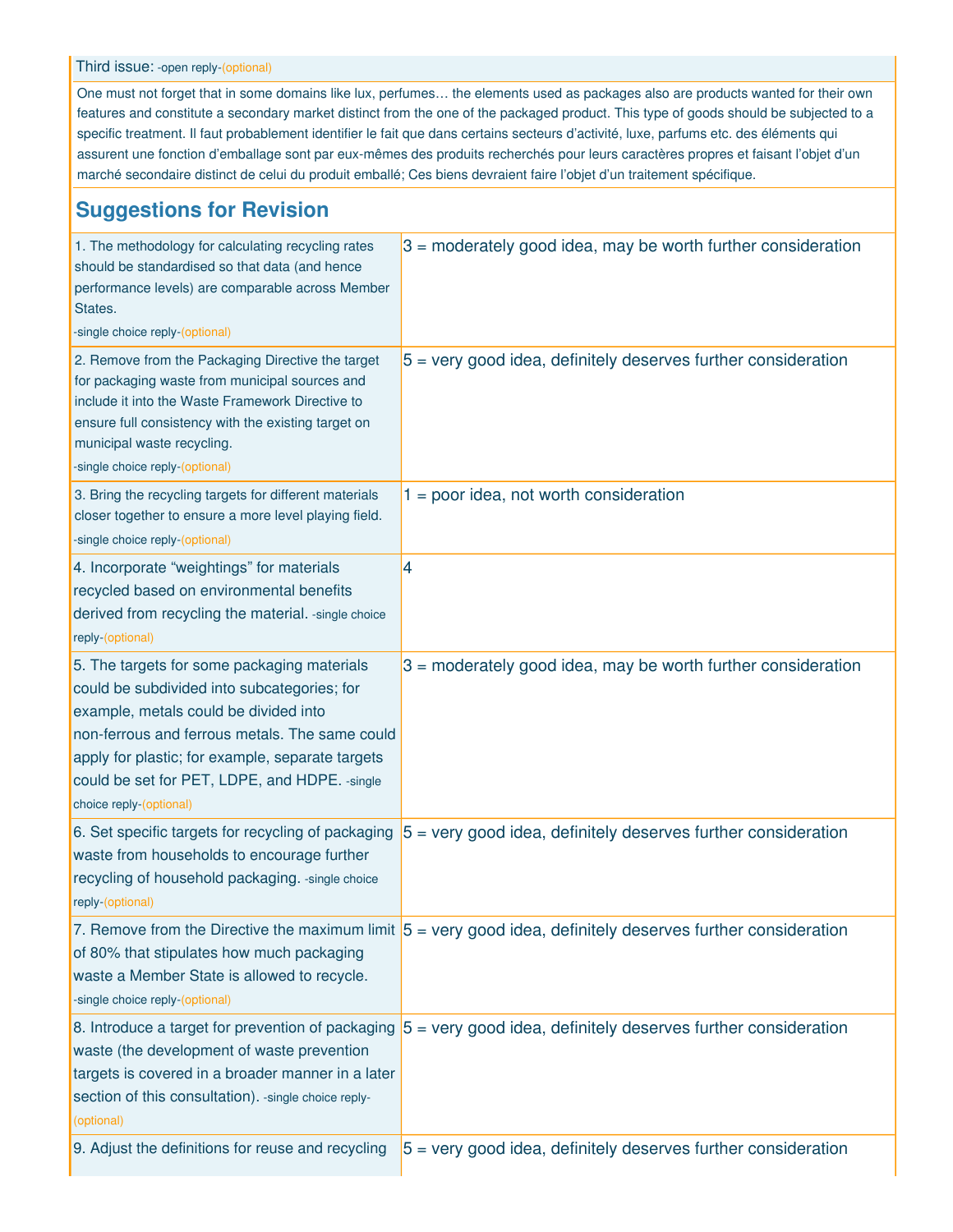| in the Packaging Directive to be consistent with<br>those contained in the Waste Framework<br>Directive. - single choice reply-(optional) |                                                                                                                           |
|-------------------------------------------------------------------------------------------------------------------------------------------|---------------------------------------------------------------------------------------------------------------------------|
| by allowing the reuse of packaging to be<br>credited to the recycling target. - single choice reply-<br>(optional)                        | 10. Expand the recycling target to include reuse, $5 = \text{very good idea}$ , definitely deserves further consideration |
| 11. Introduce targets for reuse for commercial<br>transit packaging. - single choice reply-(optional)                                     | $5$ = very good idea, definitely deserves further consideration                                                           |
| 12. Introduce targets for reuse for all packaging.<br>-single choice reply-(optional)                                                     | $5$ = very good idea, definitely deserves further consideration                                                           |

First solution:

-open reply-(optional)

It seems necessary to keep the distinction between the different materials used for packaging, so as to take into account the level of their noxiousness and come to the elimination of the less beneficial substances. Il apparaît nécessaire de maintenir une différenciation entre les différents matériaux pouvant être utilisés dans les emballages pour tenir compte de leur nocivité environnementale et parvenir à une éviction des substances les moins avantageuses.

### Second solution: -open reply-(optional)

A justification for the packaging must be required: every producer should be able to explain the reasons why he resorts to packaging (information of the consumer, protection of the product…) and why the packaging he uses is the one with the best environmental costs-benefits balance, especially concerning the use of raw materials and the environmental impact of this packaging after the consumption of the products. Il est souhaitable de poser une exigence de justification des emballages : tout producteur devrait pouvoir justifier des raisons pour lesquelles il recourt à des emballages (information du consommateur, protection des produits etc.) et pouvoir justifier que l'emballage retenu est celui qui présente le meilleur rapport environnemental avantages/inconvénients, notamment pour ce qui est de l'utilisation de matières premières primaires et de l'impact environnemental des emballages utilisés après consommation des produits.

### Third solution: -open reply-(optional)

The principle ALARA should be enforced concerning packaging. Appliquer le principe ALARA aux emballages

The Commission is keen to encourage higher rates of recycling. It recognises, however, the need to maintain the quality of recycled material so that it can be used profitably and with losses kept to a minimum between the collection and recycling stages. Keeping in mind the need to maintain quality, please select from the dropdown lists below the highest level of recycling that you believe could reasonably be achieved for each of the materials. Below you will be asked the year by which you believe these targets could realistically be achieved (i.e. between 2020 and 2025).

Paper and Cardboard: -single choice reply-(optional) Glass -single choice reply-(optional)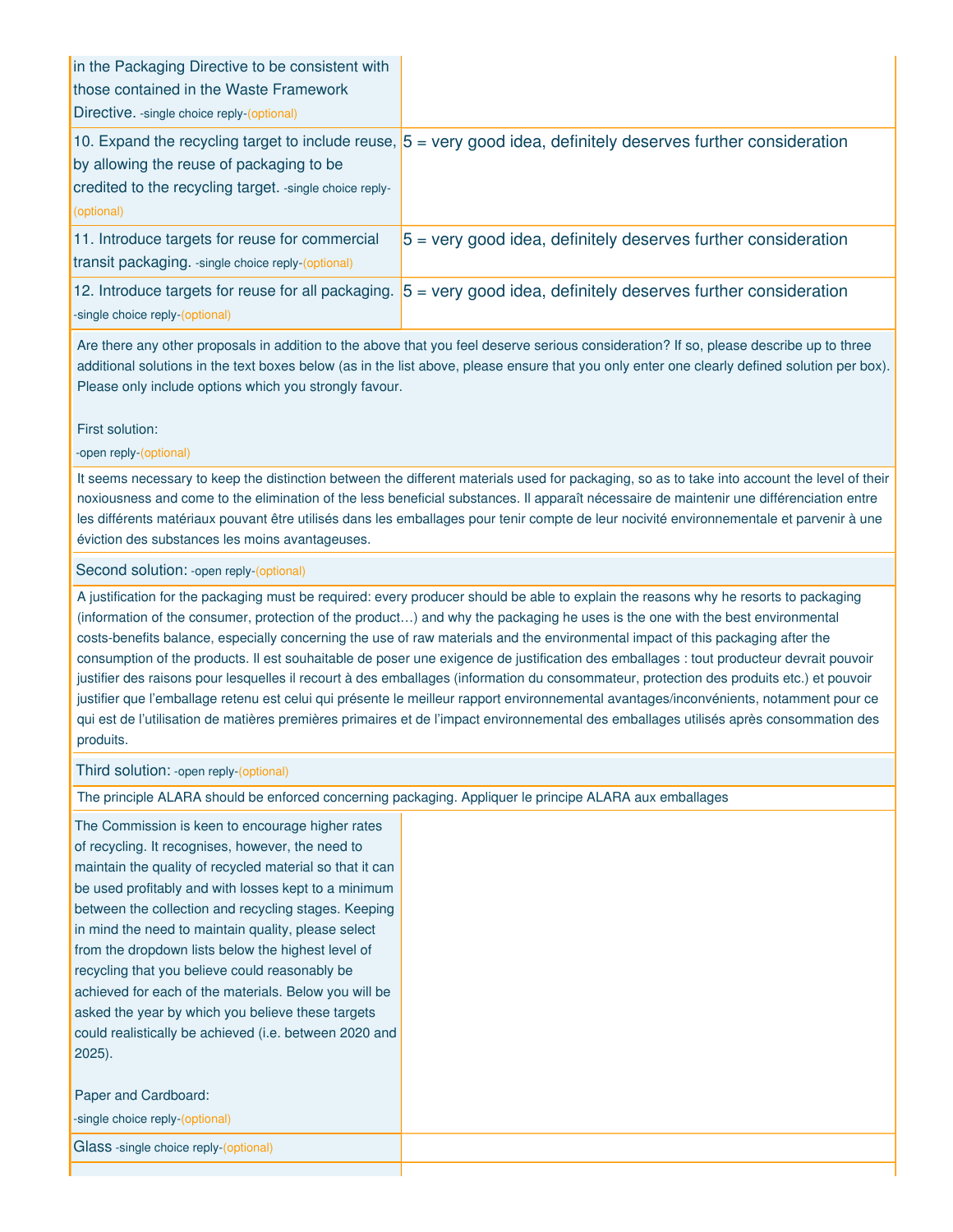| Metals -single choice reply-(optional)                                                                                                |                                                                                      |
|---------------------------------------------------------------------------------------------------------------------------------------|--------------------------------------------------------------------------------------|
| Plastic: -single choice reply-(optional)                                                                                              |                                                                                      |
| Wood: -single choice reply-(optional)                                                                                                 |                                                                                      |
| All Packaging -single choice reply-(optional)                                                                                         |                                                                                      |
| Other Material (please specify below) -single<br>choice reply-(optional)                                                              |                                                                                      |
| If you have entered a recycling rate for "Other<br>Material" above, please state what material this<br>is for: -open reply-(optional) |                                                                                      |
| Paper and Cardboard -single choice reply-(optional)                                                                                   |                                                                                      |
| Glass -single choice reply-(optional)                                                                                                 |                                                                                      |
| Metals -single choice reply-(optional)                                                                                                |                                                                                      |
| Plastic -single choice reply-(optional)                                                                                               |                                                                                      |
| Wood -single choice reply-(optional)                                                                                                  |                                                                                      |
| All Packaging -single choice reply-(optional)                                                                                         |                                                                                      |
| Other material (as defined above) - single choice<br>reply-(optional)                                                                 |                                                                                      |
|                                                                                                                                       | <b>Consultation Regarding the Aspirations of the Roadmap to a Resource Efficient</b> |
| <b>Europe</b>                                                                                                                         |                                                                                      |
| <b>Waste Prevention</b>                                                                                                               |                                                                                      |
| Do you agree with the principle that there should be<br>targets for waste prevention?                                                 | Yes                                                                                  |

-single choice reply-(compulsory)

Do you think there is a case for setting prevention targets on specific waste streams/materials/products? If so, which waste streams/materials/products do you feel should be covered by new targets and why? Please provide an answer for each material/waste stream in the free text boxes below.

Waste Stream /Material/Product 'A':

-open reply-(optional)

Waste Stream /Material/Product 'B': -open reply-(optional)

Waste Stream /Material/Product 'C': -open reply-(optional)

Waste Stream /Material/Product 'D': -open reply-(optional)

| 1. In line with the proposal in the Roadmap, a       | $5$ = very good idea, definitely deserves further consideration |
|------------------------------------------------------|-----------------------------------------------------------------|
| requirement that waste generated per capita is       |                                                                 |
| in decline by 2020. - single choice reply-(optional) |                                                                 |
| 2. Targets for decoupling of municipal waste         | $5$ = very good idea, definitely deserves further consideration |
| from economic growth in line with Article 9(c) of    |                                                                 |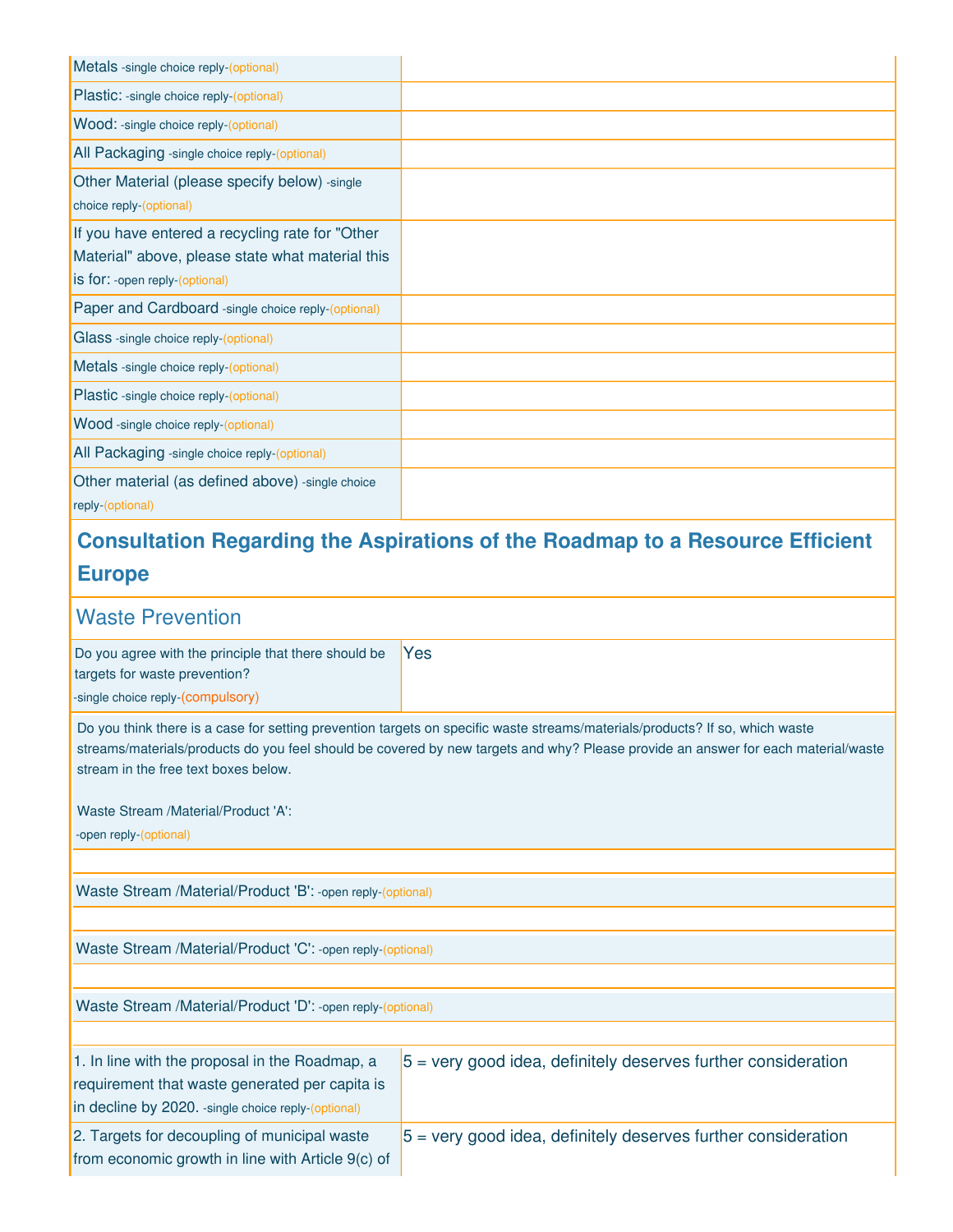| the Waste Framework Directive. For example,<br>the difference between the annual change in<br>municipal waste per capita (X%) and the annual<br>change in GDP per capita (Y%) should<br>demonstrate a decoupling tendency such that<br>over comparable (e.g. four year) periods, the<br>value of $(Y - X)$ is increasing in value. -single<br>choice reply-(optional)                    |                                                                                                                                                                                                                                                                        |
|------------------------------------------------------------------------------------------------------------------------------------------------------------------------------------------------------------------------------------------------------------------------------------------------------------------------------------------------------------------------------------------|------------------------------------------------------------------------------------------------------------------------------------------------------------------------------------------------------------------------------------------------------------------------|
| 3. Consistent reporting of household waste<br>arisings across Member States would act to<br>produce a level playing field for setting absolute<br>targets on waste prevention (e.g. no greater<br>than X kg per household per year). The targets<br>could exhibit a declining trend over time. - single<br>choice reply-(optional)                                                       | $\overline{2}$                                                                                                                                                                                                                                                         |
| 4. New requirements could be set on Member<br>States to incrementally increase the number of<br>prevention measures in place, and the overall<br>coverage of these measures. For example, the<br>number of households who have signed up to<br>say "no" to unwanted mail, or the number of<br>households covered by measures to reduce<br>food wastage. - single choice reply-(optional) | $1 = poor idea$ , not worth consideration                                                                                                                                                                                                                              |
| 5. Introduce requirements for progressive<br>coverage of households by pay-as-you throw<br>schemes. - single choice reply-(optional)                                                                                                                                                                                                                                                     | $3$ = moderately good idea, may be worth further consideration                                                                                                                                                                                                         |
| <b>Preparation for Reuse</b>                                                                                                                                                                                                                                                                                                                                                             |                                                                                                                                                                                                                                                                        |
| Do you agree with the principle that there should Yes<br>be separate targets for preparation for reuse?<br>-single choice reply-(compulsory)                                                                                                                                                                                                                                             |                                                                                                                                                                                                                                                                        |
| answer for each material/waste stream in the free text boxes below.<br>Waste Stream /Material/Product 'A':<br>-open reply-(optional)                                                                                                                                                                                                                                                     | Do you think there is a case for targets for preparation for reuse on specific waste streams/materials/products? If so, which waste<br>streams/materials/products do you feel should be covered by a target, and how should the target be specified? Please provide an |
|                                                                                                                                                                                                                                                                                                                                                                                          |                                                                                                                                                                                                                                                                        |
| Waste Stream /Material/Product 'B':<br>-open reply-(optional)                                                                                                                                                                                                                                                                                                                            |                                                                                                                                                                                                                                                                        |
| Waste Stream /Material/Product 'C':<br>-open reply-(optional)                                                                                                                                                                                                                                                                                                                            |                                                                                                                                                                                                                                                                        |
|                                                                                                                                                                                                                                                                                                                                                                                          |                                                                                                                                                                                                                                                                        |
| Waste Stream /Material/Product 'D':<br>-open reply-(optional)                                                                                                                                                                                                                                                                                                                            |                                                                                                                                                                                                                                                                        |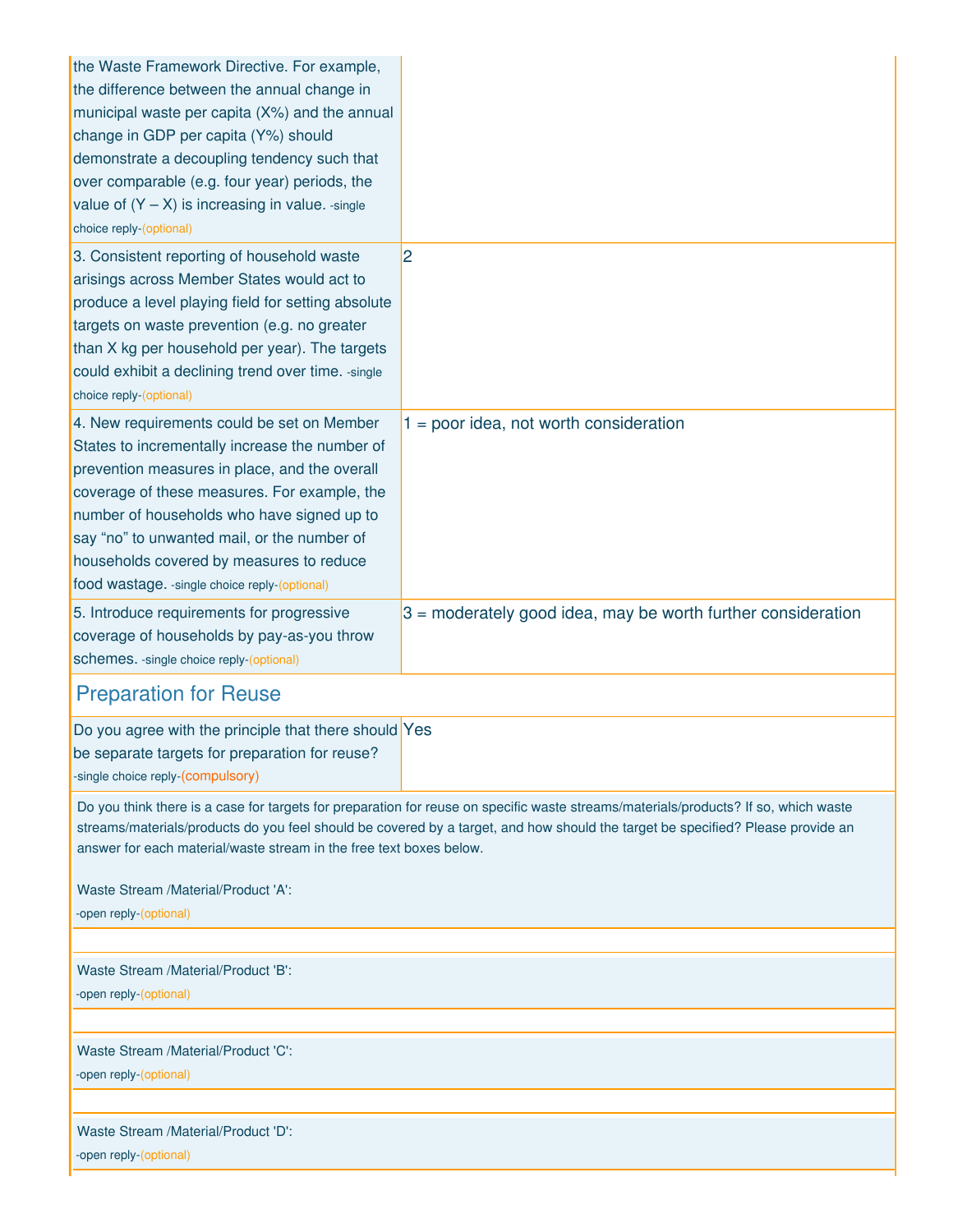| <b>Recycling Rates</b>                                                                                                                                                                                                                                                                                                                       |                                                                                                                                                                                                                                                                                                                                                                                                          |
|----------------------------------------------------------------------------------------------------------------------------------------------------------------------------------------------------------------------------------------------------------------------------------------------------------------------------------------------|----------------------------------------------------------------------------------------------------------------------------------------------------------------------------------------------------------------------------------------------------------------------------------------------------------------------------------------------------------------------------------------------------------|
| Do you agree with the view that recycling rates<br>should be increased and/or be made to include more<br>materials/waste streams?<br>-single choice reply-(compulsory)                                                                                                                                                                       | Yes                                                                                                                                                                                                                                                                                                                                                                                                      |
| Household Waste -single choice reply-(optional)                                                                                                                                                                                                                                                                                              |                                                                                                                                                                                                                                                                                                                                                                                                          |
| Municipal Waste -single choice reply-(optional)                                                                                                                                                                                                                                                                                              |                                                                                                                                                                                                                                                                                                                                                                                                          |
| Commercial Waste -single choice reply-(optional)                                                                                                                                                                                                                                                                                             |                                                                                                                                                                                                                                                                                                                                                                                                          |
| Industrial Waste - single choice reply-(optional)                                                                                                                                                                                                                                                                                            |                                                                                                                                                                                                                                                                                                                                                                                                          |
| Construction & Demolition Waste -single choice<br>reply-(optional)                                                                                                                                                                                                                                                                           |                                                                                                                                                                                                                                                                                                                                                                                                          |
| In order to take into account the large<br>differences between Member States' current<br>recycling levels, would you agree that an<br>approach which sets targets relative to the<br>existing situation in each Member State (for<br>instance increase of recycling rates by X% per<br>year) is appropriate? -single choice reply-(optional) | No                                                                                                                                                                                                                                                                                                                                                                                                       |
| streams/materials/products do you feel should be covered by new targets and why?<br>Waste Stream /Material/Product 'A':<br>-open reply-(optional)                                                                                                                                                                                            | So far only municipal waste and construction and demolition waste are covered by specific recycling targets in the Waste Framework<br>Directive, whilst other Directives cover packaging, WEEE, ELVs and batteries. Do you think there is a case for setting recycling targets<br>on waste streams/materials/products that are not already covered by targets in existing Directives? If so, which waste |
|                                                                                                                                                                                                                                                                                                                                              |                                                                                                                                                                                                                                                                                                                                                                                                          |
| Waste Stream /Material/Product 'B':<br>-open reply-(optional)                                                                                                                                                                                                                                                                                |                                                                                                                                                                                                                                                                                                                                                                                                          |
| Waste Stream /Material/Product 'C':<br>-open reply-(optional)                                                                                                                                                                                                                                                                                |                                                                                                                                                                                                                                                                                                                                                                                                          |
| Waste Stream /Material/Product 'D':<br>-open reply-(optional)                                                                                                                                                                                                                                                                                |                                                                                                                                                                                                                                                                                                                                                                                                          |
| Limiting Incineration of Waste Which Might Otherwise be Recycled                                                                                                                                                                                                                                                                             |                                                                                                                                                                                                                                                                                                                                                                                                          |
| Do you agree with the view that a maximum level<br>should be set for the amount of waste that can be<br>incinerated for different waste streams (e.g.<br>household waste and/or commercial waste)?<br>-single choice reply-(compulsory)                                                                                                      | Yes                                                                                                                                                                                                                                                                                                                                                                                                      |

|  |  | Household/ municipal waste -single choice reply- | No |
|--|--|--------------------------------------------------|----|
|--|--|--------------------------------------------------|----|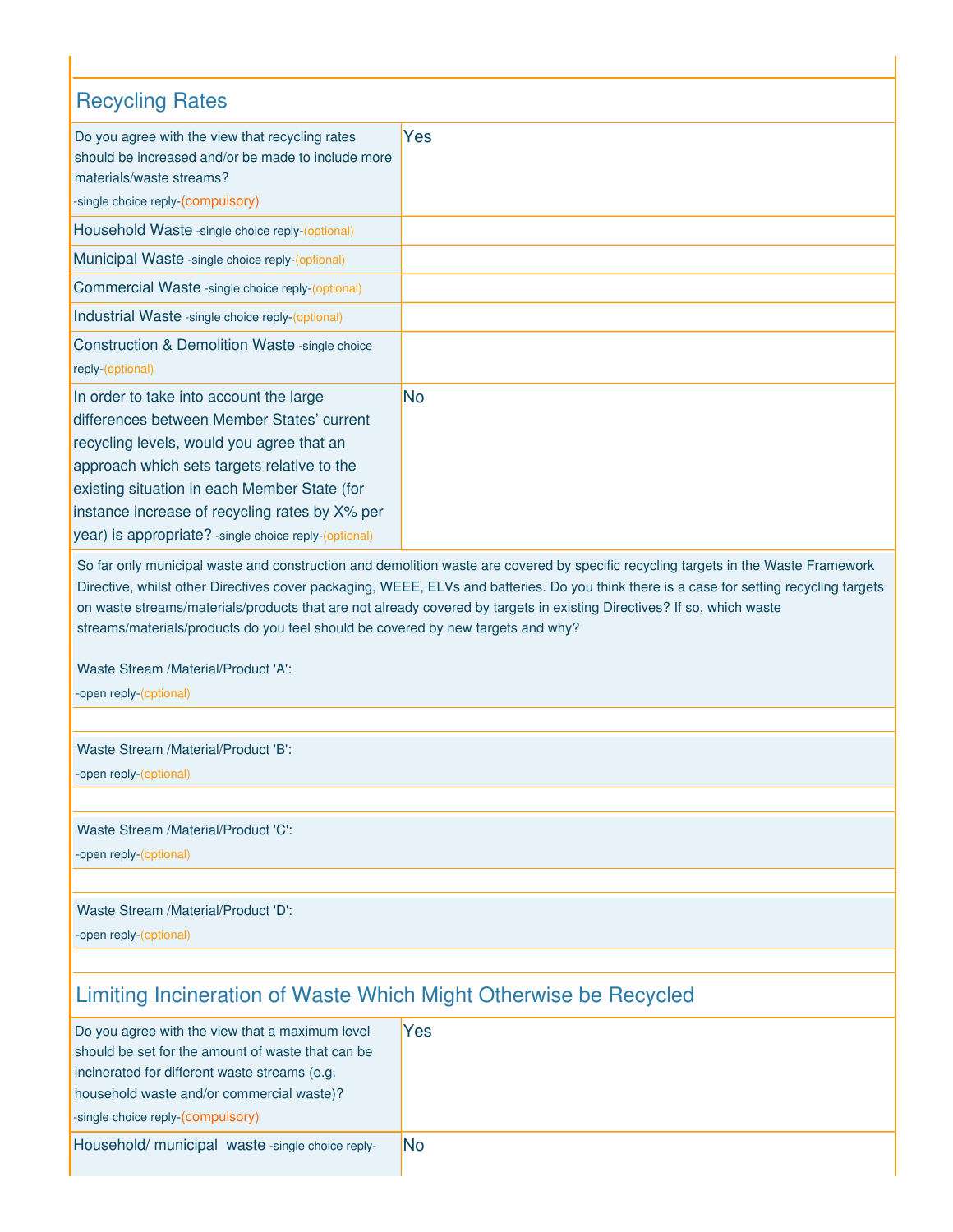| (optional)                                                                                                                                                                                                                       |                                                                 |
|----------------------------------------------------------------------------------------------------------------------------------------------------------------------------------------------------------------------------------|-----------------------------------------------------------------|
| Commercial waste -single choice reply-(optional)                                                                                                                                                                                 | No                                                              |
| Industrial waste -single choice reply-(optional)                                                                                                                                                                                 | No                                                              |
| Construction and demolition waste -single choice<br>reply-(optional)                                                                                                                                                             | No                                                              |
| Other than the above waste streams are there<br>any other to which you think a maximum level of<br>incineration should apply? If so, please specify<br>in the text boxes below.                                                  |                                                                 |
| Other stream 'A' -open reply-(optional)                                                                                                                                                                                          |                                                                 |
| Other stream 'B' -open reply-(optional)                                                                                                                                                                                          |                                                                 |
| Other stream 'C' -open reply-(optional)                                                                                                                                                                                          |                                                                 |
| Household Waste -single choice reply-(optional)                                                                                                                                                                                  |                                                                 |
| Municipal Waste -single choice reply-(optional)                                                                                                                                                                                  |                                                                 |
| Commercial Waste -single choice reply-(optional)                                                                                                                                                                                 |                                                                 |
| Industrial Waste - single choice reply-(optional)                                                                                                                                                                                |                                                                 |
| Construction & Demolition Waste -single choice<br>reply-(optional)                                                                                                                                                               |                                                                 |
| Landfill                                                                                                                                                                                                                         |                                                                 |
| 1. Landfilling should be limited to residues from<br>a specified range (to be determined) of waste<br>treatment operations. - single choice reply-(optional)                                                                     | $5$ = very good idea, definitely deserves further consideration |
| 2. Landfilling should be limited to a certain<br>percentage of waste generated (for instance<br>5%) from a particular date. - single choice reply-<br>(optional)                                                                 | $1 = poor idea$ , not worth consideration                       |
| 3. Landfilling of recyclable/compostable waste<br>(to be defined) should be banned. - single choice<br>reply-(optional)                                                                                                          | 4                                                               |
| 4. Landfilling of waste that is combustible should 4<br>be banned. - single choice reply-(optional)                                                                                                                              |                                                                 |
| 5. Landfilling of waste should be banned if it has 4<br>not been pre-treated to a level where the<br>potential to lead to methane emissions from<br>landfills has been virtually eliminated. - single<br>choice reply-(optional) |                                                                 |

First solution: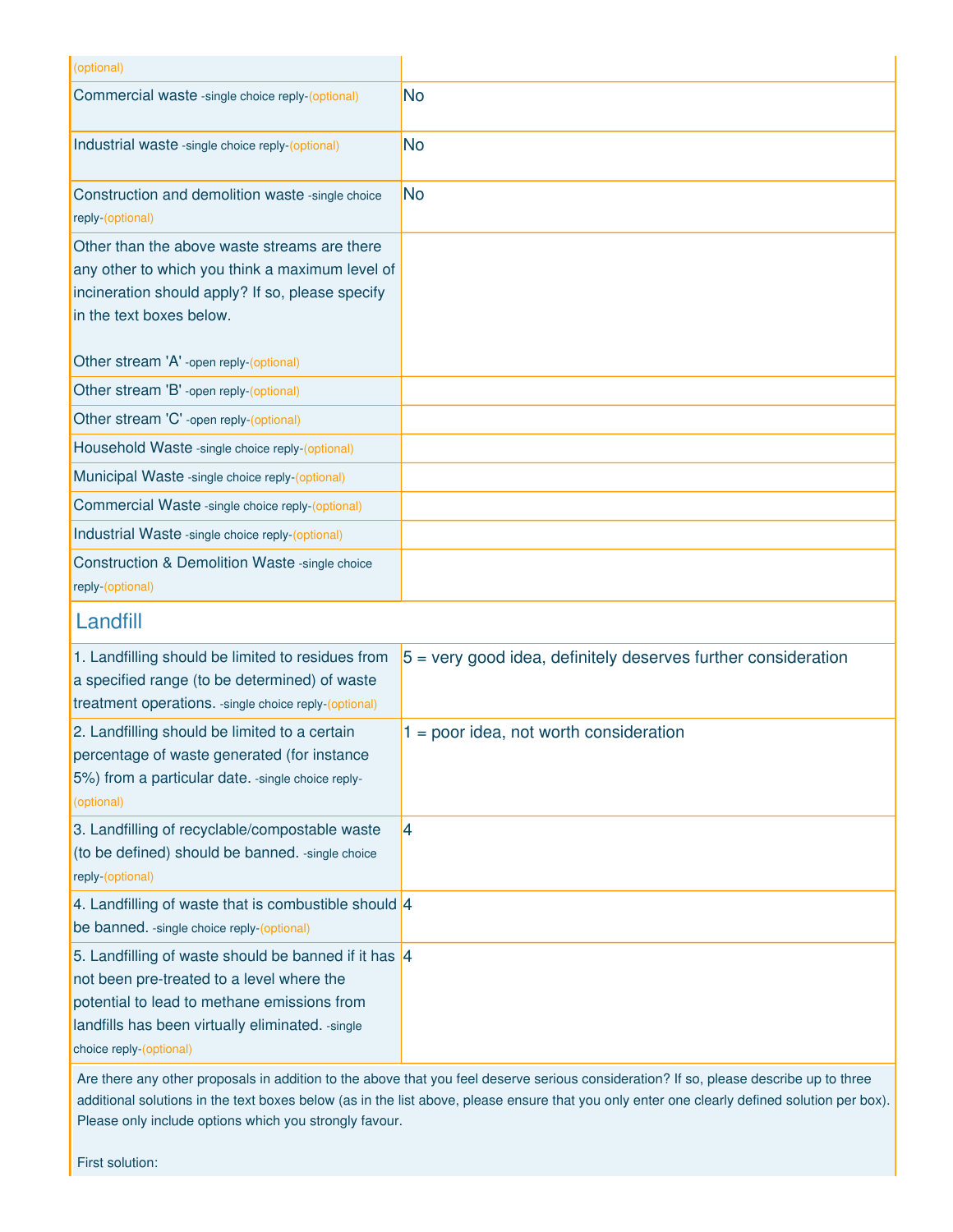### -open reply-(optional)

Specific geographic locations, such as islands, must be taken into account. Il faut avoir égard aux situations géographiquement singulières telles que celles résultant des phénomènes insulaires.

### Second solution:

-open reply-(optional)

### Third solution:

-open reply-(optional)

In order to take into account the large differences between Member States' current levels of landfilling, would you agree that an approach which sets targets that take account of the existing situation in each Member State is appropriate (for instance by fixing a landfilling reduction percentage per year)? -single choice reply-(optional) No

# **Targets as a Tool in Waste Legislation**

| Do you believe the Commission should go            | Yes |
|----------------------------------------------------|-----|
| further than simply setting targets for Member     |     |
| States to achieve? If you select "No" there are    |     |
| no more questions and you can submit your          |     |
| response by clicking on the button below. - single |     |
| choice reply-(compulsory)                          |     |
|                                                    |     |

# **Suggestions for Change**

| 1. Develop guidance on the implementation of<br>effective producer responsibility schemes to<br>improve the transparency of the systems as well<br>as their cost effectiveness. - single choice reply-<br>(optional)                                                                                                                                                                                                                                                                              | Yes |
|---------------------------------------------------------------------------------------------------------------------------------------------------------------------------------------------------------------------------------------------------------------------------------------------------------------------------------------------------------------------------------------------------------------------------------------------------------------------------------------------------|-----|
| 2. Develop guidance on the proper<br>implementation of the waste hierarchy. -single<br>choice reply-(optional)                                                                                                                                                                                                                                                                                                                                                                                    | Yes |
| 3. Ensure a closer monitoring by the<br>Commission of progress accomplished by<br>Member States in applying the waste hierarchy.<br>For those Member States moving too slowly to<br>meet the legally binding targets, develop<br>mechanisms to ensure that key instruments<br>such as a combination of economic and legal<br>instruments (landfill/incineration taxes/bans,<br>EPR schemes, incentives for municipalities and<br>citizens, etc.) are applied. -single choice reply-<br>(optional) | No  |
| 4. Develop criteria for municipalities to                                                                                                                                                                                                                                                                                                                                                                                                                                                         | Yes |